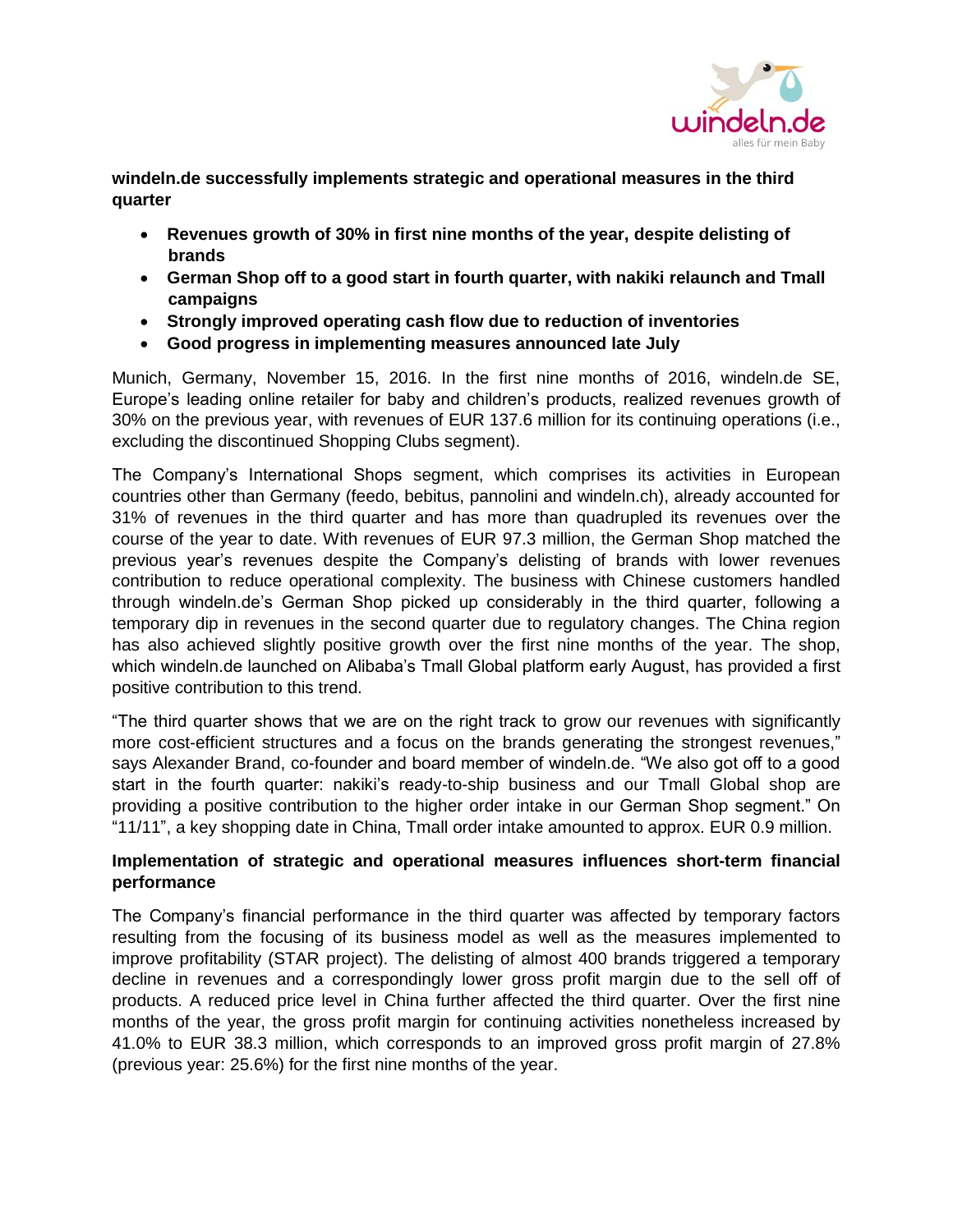

The adjusted EBIT figure of EUR -19.3 million (previous year: EUR -5.4 million) for continuing operations primarily reflects the costs of international expansion and the temporarily lower revenues for the Company's business in China. Moreover, in the third quarter the relaunch of nakiki, the STAR measures and the setup of the Company's Tmall Global shop in China resulted in increased costs. The adjusted EBIT margin amounted to -14.1% and was thus close to the figure for the first six months of the year.

Beyond the scope of the Company's continuing operations, the exit of its Shopping Clubs business in the third quarter entailed high one-time expenses for the Company besides the loss of revenues. "At around EUR 1.5 million, the costs incurred to date in connection with the exit of the shopping club business are in line with our expectations," says CFO Dr. Nikolaus Weinberger. In addition, the write-down of nakiki's inventories had a negative impact of approx. EUR 1 million. Weinberger: "From 2017 onwards, we will already see positive effects of the more cost-efficient processes being implemented."

Due to the decrease in inventories and the associated strong improvement in working capital, the Company's third-quarter operating cash flow was almost balanced at EUR -0.8 million, while its free cash flow amounted to EUR -1.6 million. As of September 30, 2016, windeln.de thus has total liquidity of approx. EUR 80 million, which consists of cash and cash equivalents of EUR 66 million and a borrowing base financing facility up to EUR 14 million**.**

Order intake in October for the German business via windeln.de's shop was very strong, at +26% over the previous month. "We are confident that we will benefit from the measures taken that are intended to increase customer loyalty, the favorite children's brands that are now available permanently at nakiki and the acceptance of our Chinese Tmall shop," says Konstantin Urban, co-founder and board member of windeln.de.

Based on the numbers for the third quarter and the positive fourth-quarter trend to date, windeln.de expects revenues of between EUR 190 and 200 million, a gross profit margin of approx. 27% and an adjusted EBIT margin of -12% to -14% for the fiscal year 2016 as a whole. For 2017, windeln.de expects continuing growth and improved profitability as a result of the successful implementation of these measures.

|  |  |  |  | Overview of figures for the first nine months of 2016 and the third quarter of 2016 |  |  |  |  |
|--|--|--|--|-------------------------------------------------------------------------------------|--|--|--|--|
|  |  |  |  | (excluding discontinued Shopping Clubs business segment)                            |  |  |  |  |

|                            | 9M 2016 | 9M 2015* | Q3 2016 | Q3 2015* |
|----------------------------|---------|----------|---------|----------|
| Revenues (in EUR million)  | 137.6   | 105.9    | 45.7    | 38.2     |
| Gross profit (EUR million) | 38.3    | 27.1     | 11.9    | 9.4      |
| in % of revenues           | 27.8%   | 25.6%    | 26.0%   | 24.6%    |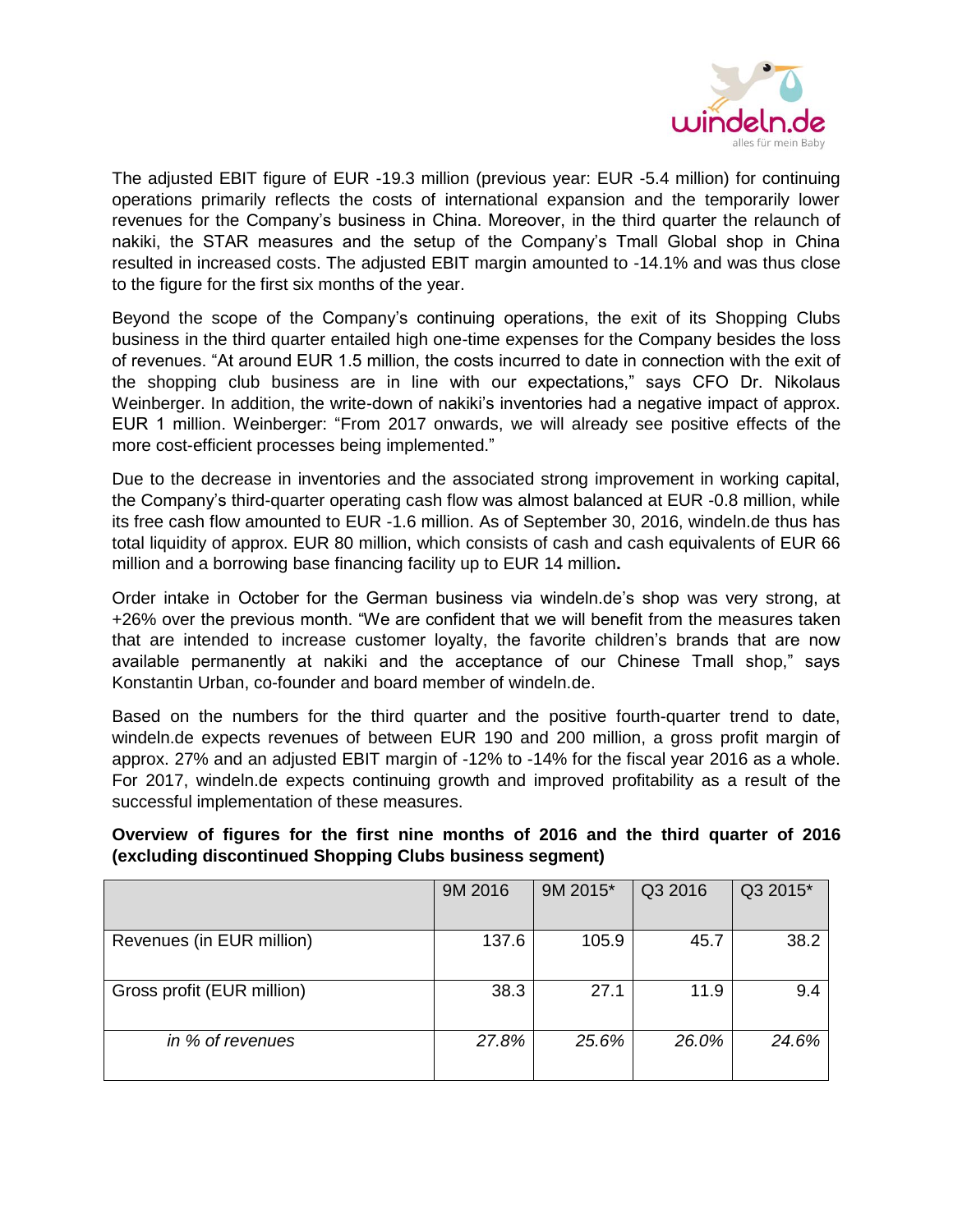

| Adjusted EBIT (in EUR million)                 | $-19.3$  | $-5.4$   | $-6.6$   | $-3.8$   |  |  |  |  |
|------------------------------------------------|----------|----------|----------|----------|--|--|--|--|
| in % of revenues                               | $-14.1%$ | $-5.1%$  | $-14.5%$ | $-10.0%$ |  |  |  |  |
| Revenues by business segment (in EUR million)  |          |          |          |          |  |  |  |  |
| German Shop                                    | 97.3     | 97.2     | 31.4     | 32.7     |  |  |  |  |
| <b>International Shops</b>                     | 40.4     | 8.8      | 14.4     | 5.4      |  |  |  |  |
| Adjusted EBIT contribution by business segment |          |          |          |          |  |  |  |  |
| German Shop (in EUR million)                   | $-0.9$   | 3.9      | $-0.8$   | 0.5      |  |  |  |  |
| in % of revenues                               | $-0.9%$  | 4.0%     | $-2.4%$  | 1.4%     |  |  |  |  |
| International Shops (in EUR million)           | $-8.5$   | $-2.6$   | $-2.6$   | $-1.8$   |  |  |  |  |
| in % of revenues                               | $-21.1%$ | $-30.2%$ | $-17.9%$ | $-32.8%$ |  |  |  |  |
| Reconciliation to Group EBIT (in EUR m)        | $-9.9$   | $-6.6$   | $-3.3$   | $-2.5$   |  |  |  |  |

## **Discontinued Shopping Clubs business segment**

|                                      | 9M 2016  | 9M 2015* | Q3 2016  | Q3 2015* |
|--------------------------------------|----------|----------|----------|----------|
|                                      |          |          |          |          |
| Revenues (in EUR million)            | 14.8     | 12.4     | 5.1      | 5.1      |
|                                      |          |          |          |          |
| EBIT contribution (in EUR million)** | $-7.2$   | $-4.5$   | $-4.3$   | $-1.8$   |
|                                      |          |          |          |          |
| in % of revenues                     | $-49.0%$ | $-36.1%$ | $-84.8%$ | -35.6%   |
|                                      |          |          |          |          |

*\* Share-based payments were adjusted retroactively in the 9M 2015 comparative period. Please refer to the report for the first nine months of 2015 for details of the adjustment.*

*\*\* Includes restructuring costs in connection with the closure of the Shopping Clubs business segment. The adjusted EBIT contribution amounted to EUR -4.7 million for the first nine months of 2016 and to EUR -1.8 million for the third quarter of 2016.*